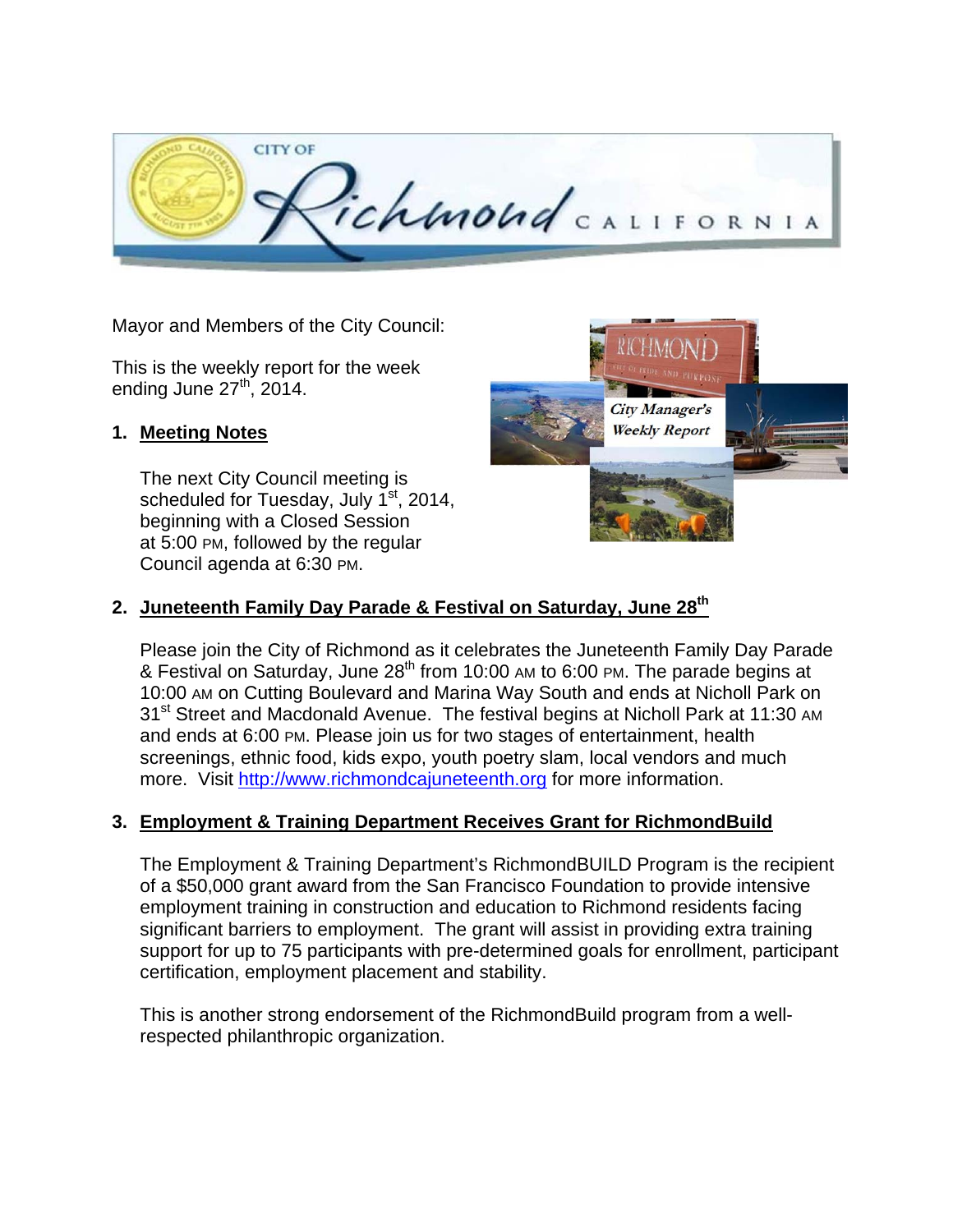## **4. Summer Youth Employment Program Reaches 225 Youth**

The YouthWORKS Division of the Department has placed 225 youth in meaningful, career path work experience in this tenth year of the Summer Youth Employment Program (SYEP). Over 250 youth and parents were on hand for the June 14 Youth/Parent orientation, which featured Mayor McLaughlin as a keynote speaker, as well as Andrea Baily from Chevron and Kevin Williams from the Office of Neighborhood Safety. All speakers were inspiring and motivational for both the participants and the caring adults in their lives.

Worksites for the tenth year of the SYEP include the City's Recreation Department, for whom the summer workers have become a key element in the Department's Summer Camp and recreational activities, Price & Associates Law Offices, BART Administration, Milo Foundation Pet Rescue, California Youth Energy Services, Student Conservation Association, Urban Tilth and many, many more. The program has partnered with the After School Division of WCCUSD to provide nine teaching assistants in their summer high school program, for which the District will reimburse for wages and over 25 participants are in line for employment beyond their subsidized hours as long as they perform well in the training period.

We are especially pleased with the partnership with the new TJ Maxx store in Pinole to provide work experience for up to 15 SYEP participants, with the commitment that those that perform well will be hired for the "Back to School" employment period. All of these participants will receive an extra 20 hours of training provided by Richmond Main Street and those that perform well will be selected for this opportunity.

## **5. City Manager Chronicles**

I have listed below some of the topics for meetings that I have recently attended in the hope that it provides an idea of the varied issues with which our organization deals routinely.

A substantial amount of time was spent on issues related to the FY 2014-15 budget. Other activities and meeting topics during the past week have included:

- Met, along with staff from the City Attorney's office, the Planning Department, and the Port, with representatives of Laconia Development to discuss the draft Land Disposition Agreement for Terminal 1;
- Met with the Mayor, representatives of the Point Molate Citizens Advisory Committee, together with City staff and its technical consultant, to discuss issues related to the procurement of soil remediation services for Pt. Molate;
- Reviewed with City staff the status of HUD regulatory compliance issues;
- Attended the Personnel Board meeting;
- Toured the Summer Day Camp program sites at the Shields Reid and Nevin Community Centers;
- Attended the Annual Public Safety Awards Dinner.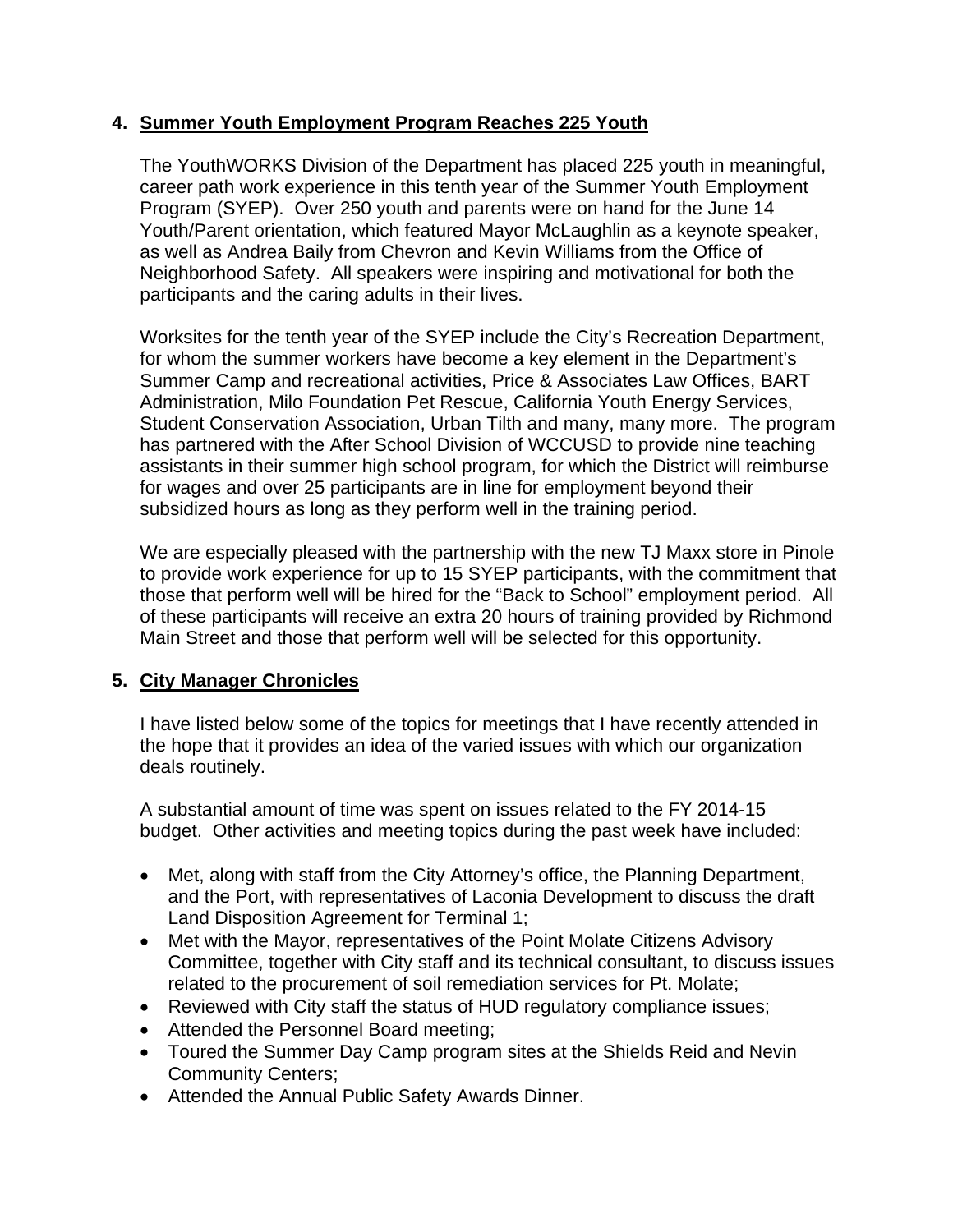These meetings were in addition to attending the regular management staff meeting, agenda planning, reviewing staff reports to the City Council, doing department head "check-ins," having discussions on various personnel matters, and having short discussions with staff, community members, members of the press, etc.

Please feel free to contact me if you have any questions about the substance of these or any other topics.

#### **6. Officer Bradley A., Moody Memorial Underpass Project Update**

The Bradley A. Moody Memorial Underpass Project involves the construction of a roadway underpass on Marina Bay Parkway between Meeker Avenue and Regatta Boulevard, and is intended to resolve long-standing access limitations to the Marina Bay area caused by frequent train crossings. In early September 2013, Marina Bay Parkway was closed to traffic. This closure is planned to remain in place until early May 2015.

During the week of June 23<sup>rd</sup>, crews commenced excavation for walers and permanent struts, which are concrete structures that will cross the roadway and below the road surface. Crews began installation of reinforcing steel in the excavation trenches, in preparation for the first concrete pour for walers, scheduled for the week of July  $7<sup>th</sup>$ . In order to expedite this work, crews plan to work on Saturday, June  $28^{th}$ , and hand work (i.e. no heavy equipment) to assemble the rebar can be expected to start at 7:00 AM on most days. Also during the week of June  $23<sup>rd</sup>$ , excavation at Jetty drive continued, as well as excavation of the fourth level of the pump station.

For the week of June  $30<sup>th</sup>$ , waler excavation and installation of reinforcing steel will continue, the fourth level of tiebacks will be installed at the pump station, and the excavation of Jetty Drive will near completion.

For additional information and to be added to the project update contact list, please see the project website at www.moodyup.com. You can also follow the project on twitter: @moodyunderpass, or contact the project's public outreach coordinator Jacqueline Majors at (925) 949-6196.

## **7. Police Chief Chris Magnus Speaks at the Library**

The Richmond Public Library Foundation (RPLF) announces the next event in their **Book Talk, Lecture Series, "Leadership on the Line: Changing the Culture of a Police Department."**

Richmond Police Chief Chris Magnus is known nationwide for his innovative approach to community policing and creating a police culture that is sensitive to the needs of the residents served by the department. The Chief is also an avid reader and believes that libraries are an important component of a safe community. The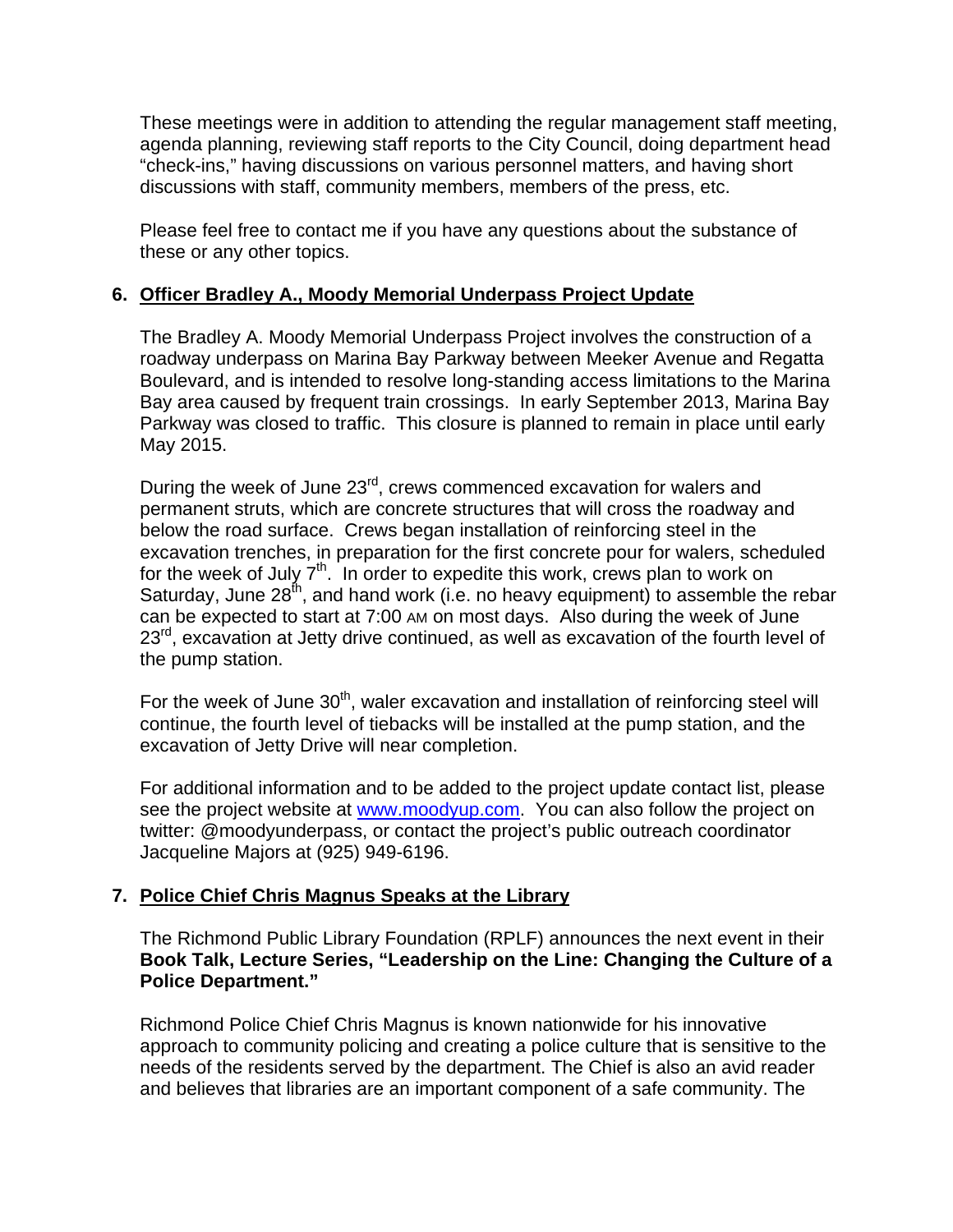Chief will share some of his favorite books—always a good way to get to know someone better. The event will feature a special appearance by **Youth Poets**.

This FREE event will be held in the Whittlesey Community Room at the Richmond Public Library, 325 Civic Center Plaza, on **Thursday, July 10th**. The event begins at 6:30 PM and includes door prizes and a special prize to be given to the business or civic group with the most members in attendance. Light refreshments will be provided. For additional information on the event or to learn more about Richmond Library Foundation visit their website: www.rplf.org or send an email to info@rplf.org.



**8. City's Office of Neighborhood Safety (ONS) and Peacemaker Fellowship Featured in Mother Jones Magazine – July/August 2014 Issue** 

The ONS and its Peacemaker Fellowship was recently profiled in Mother Jones Magazine for its innovative approach towards reducing firearm assaults and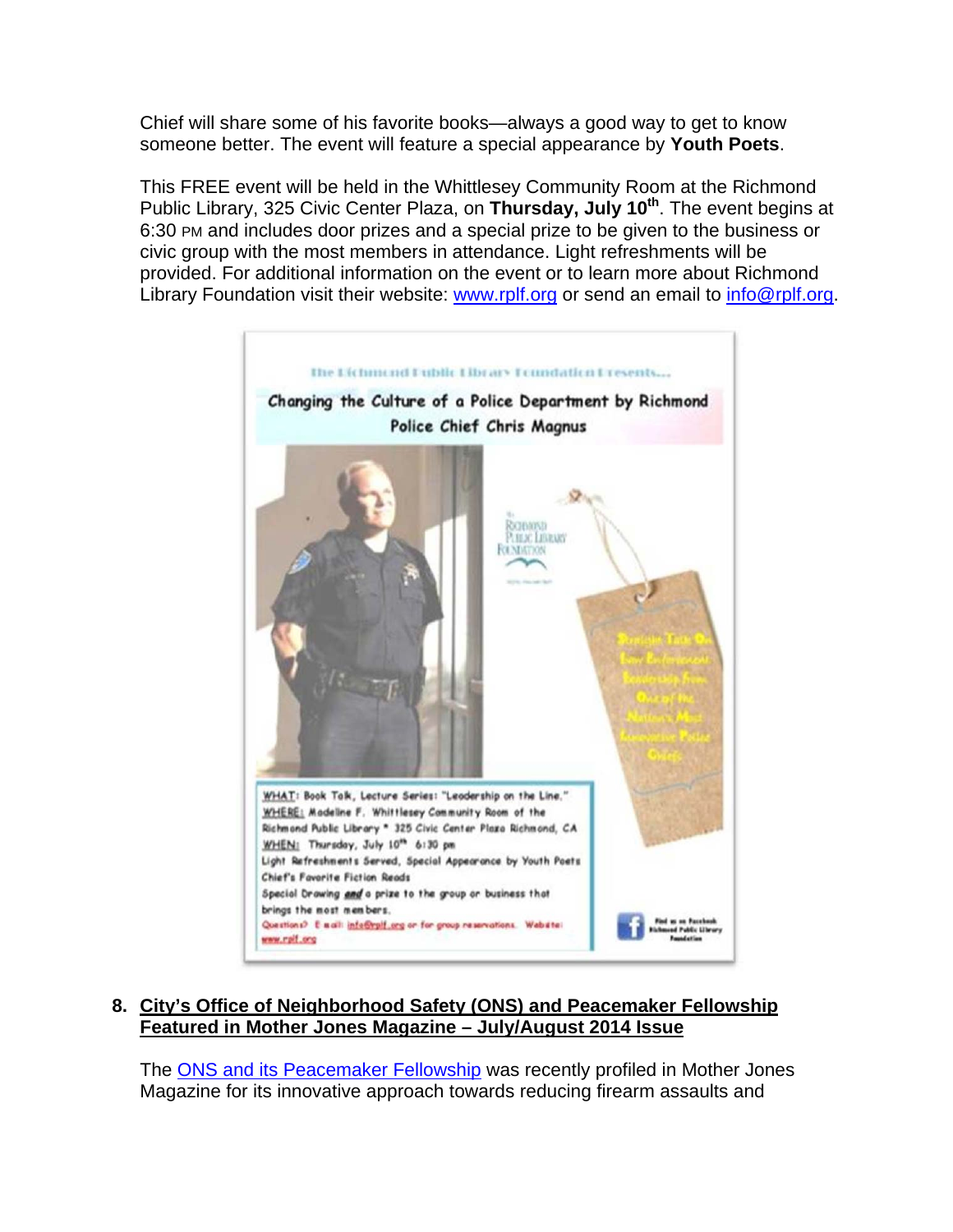associated injury. The efforts of the ONS continue to attract positive attention and inform the field of violence intervention and interruption through the development and implementation of promising practices.

## **9. Code Enforcement Updates**

As always, the Code Enforcement Unit has been very busy addressing health, safety and quality of life issues throughout the City. Code Enforcement abatement crews removed 28.16 tons of debris from public right-of-ways and abated weeds from 6 City locations totaling 33.98 tons (includes wood from Spring Street). Although the work is continuous, Code Enforcement takes pride in their ability to address most complaints within 24 hours.





659 $4<sup>th</sup>$  Street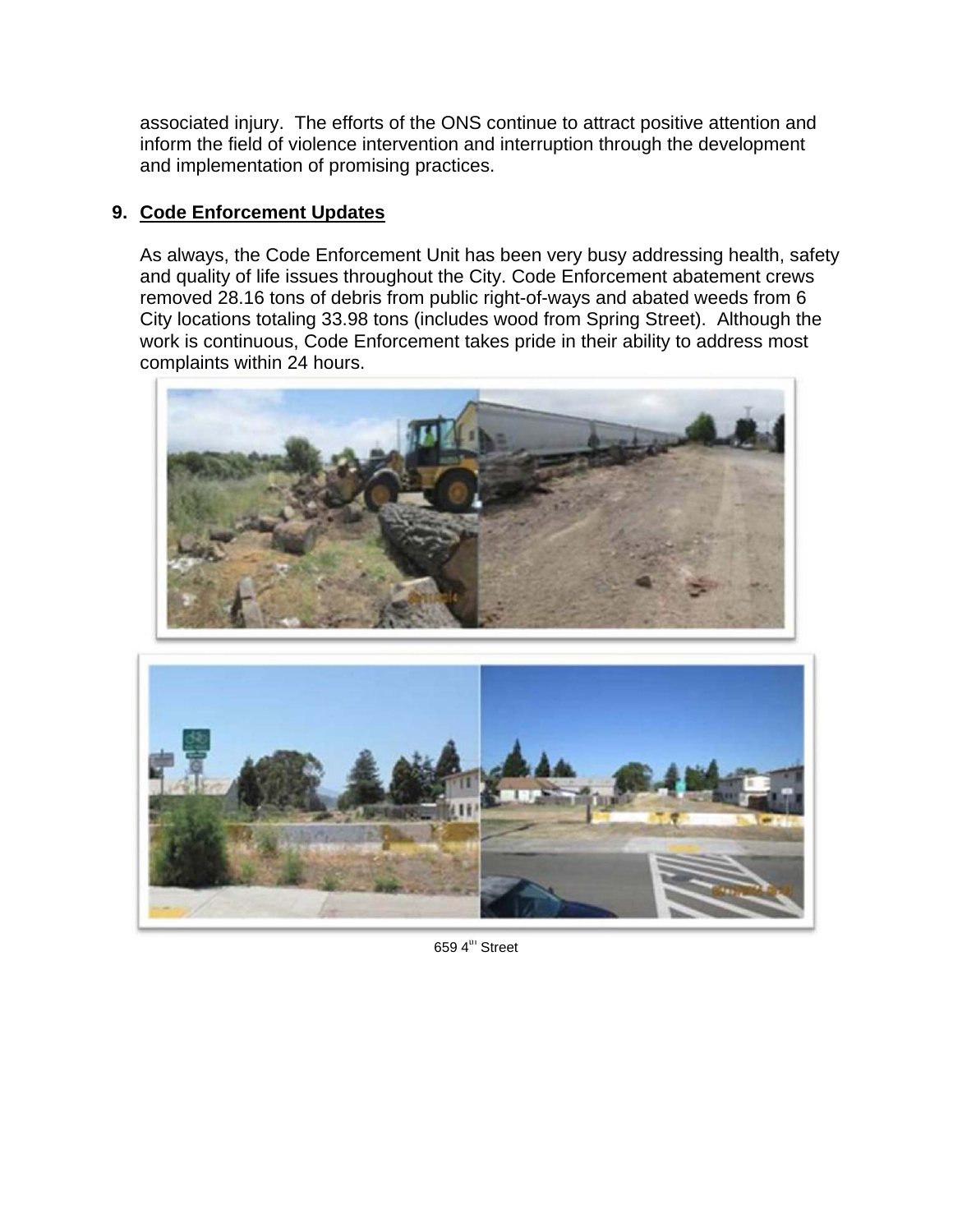

500 Block of Gertrude Ave –North Richmond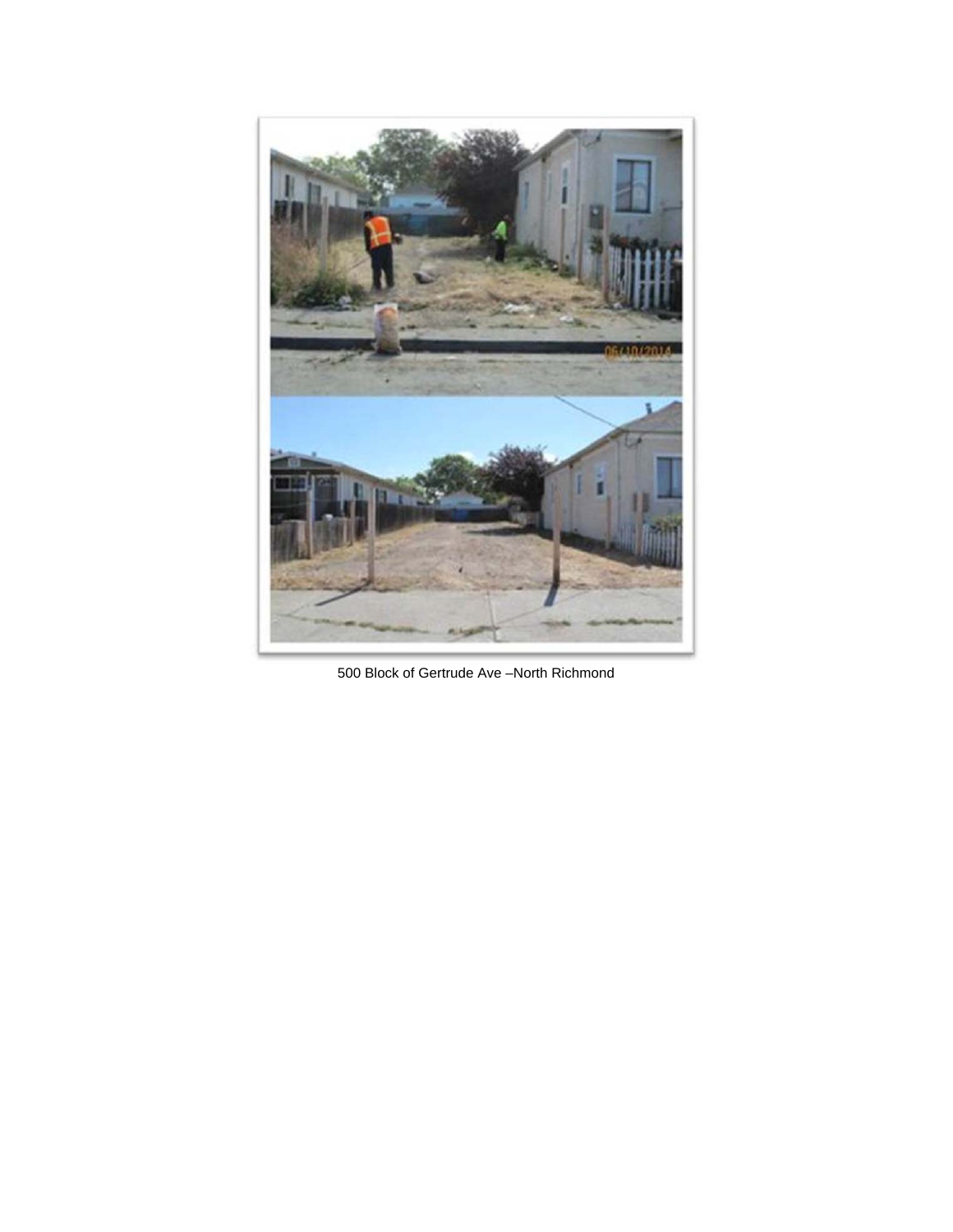

831 Alamo Ave - North Richmond

## **10. West Macdonald Avenue Undergrounding Project**

PG&E Rule 20A is an ongoing program that provides for undergrounding of overhead utility lines that is funded through a small surcharge on utility bills. A PG&E Rule 20A Electric Underground Conversion Project for the West Macdonald Avenue area between  $5<sup>th</sup>$  Street and the Richmond Parkway is nearing completion.

The West Macdonald Avenue undergrounding project was initially brought forward to City Council by Engineering Department and Redevelopment staff in 2007 as part of the rehabilitation of Macdonald Avenue. Staff from PG&E and the City presented this approximately \$4 million project to the Iron Triangle Neighborhood Council in the fall of 2013. This project provided underground electric service and utilities in the area and provided much needed area improvements that included ADA curb ramps and upgraded street lighting. The project also allowed for certain private property owners to upgrade their electrical service from 60 to 100 amperage panel units. City Public Works staff are adding the finishing touches by installing new street signs. A summary of the West Macdonald Avenue Underground Project is as follows: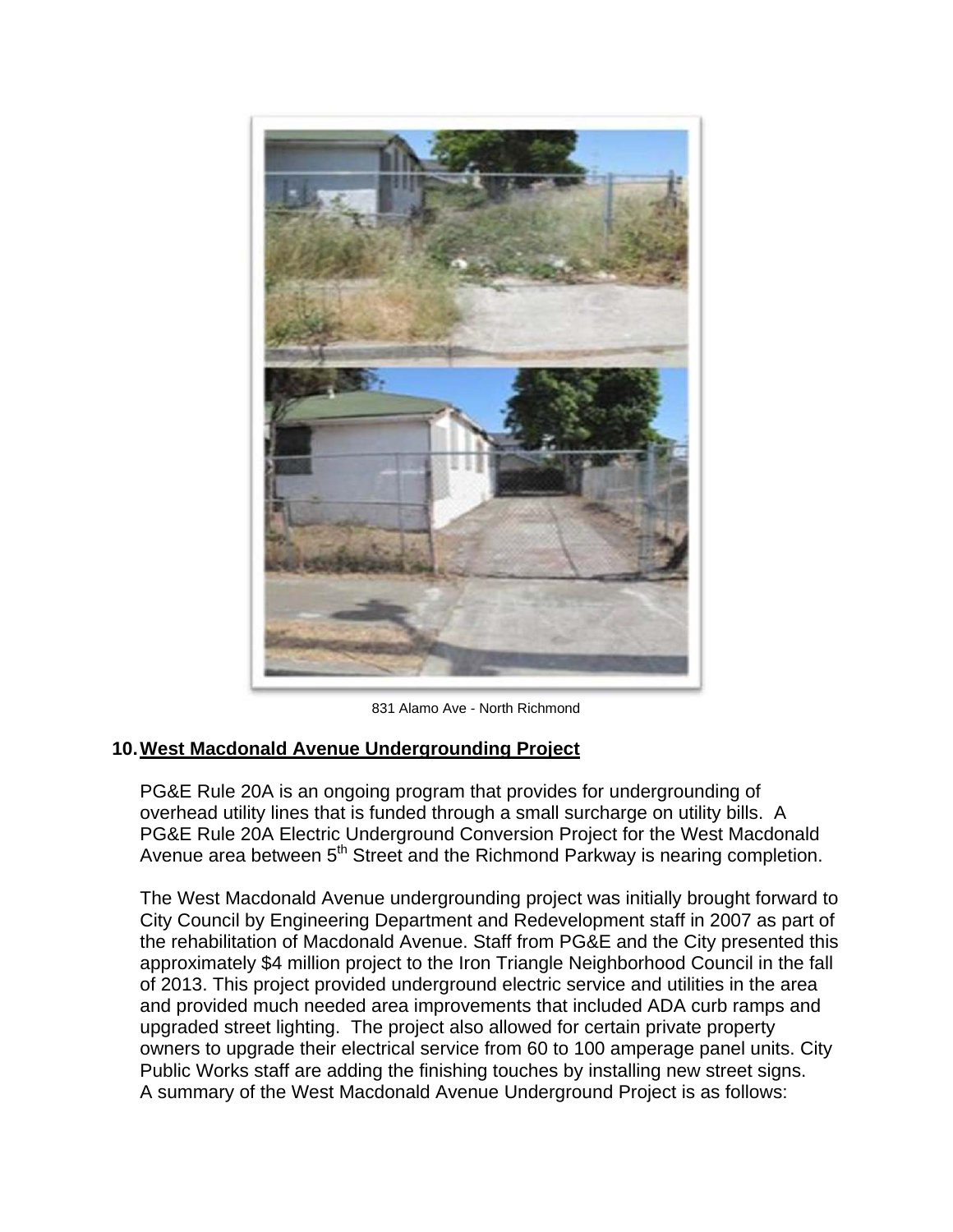- Twenty-five new street light poles;
- Eighteen new ADA ramps installed;
- Twenty-four steel and one wooden pole removed and a number of the old metal trolley poles;
- Approximately 18,000 square feet of new cement, sidewalk work;
- Approximately 29,000 square feet of new street AC work;
- Approximately 8,500 linear feet of trenching performed to underground electric, phone and cable utilities.



West Macdonald Utility Undergrounding Project

## **11. Improvements to the San Pablo Dam Road Interchange at I-80**

In preparation for future improvements to the San Pablo Dam Road Interchange at I-80, El Portal Drive, near Glenlock Street in the City of San Pablo, will be temporarily closed to allow for the advance relocation of underground utilities.

**The roadway closure is scheduled to begin on Monday, June 23rd, 2014, and is anticipated to continue into August 2014.** The closure limits on El Portal Drive will be between Glenlock Street and the entrance ramp to westbound I-80 (towards San Francisco), near the Shell Gas Station. Access to/from Glenlock Street from/to El Portal Drive and all entrance and exit ramps will remain open at all times during construction. The sidewalk on El Portal Drive within the road closure segment will remain open at all times, except as needed, when construction activities require temporary closure for public safety.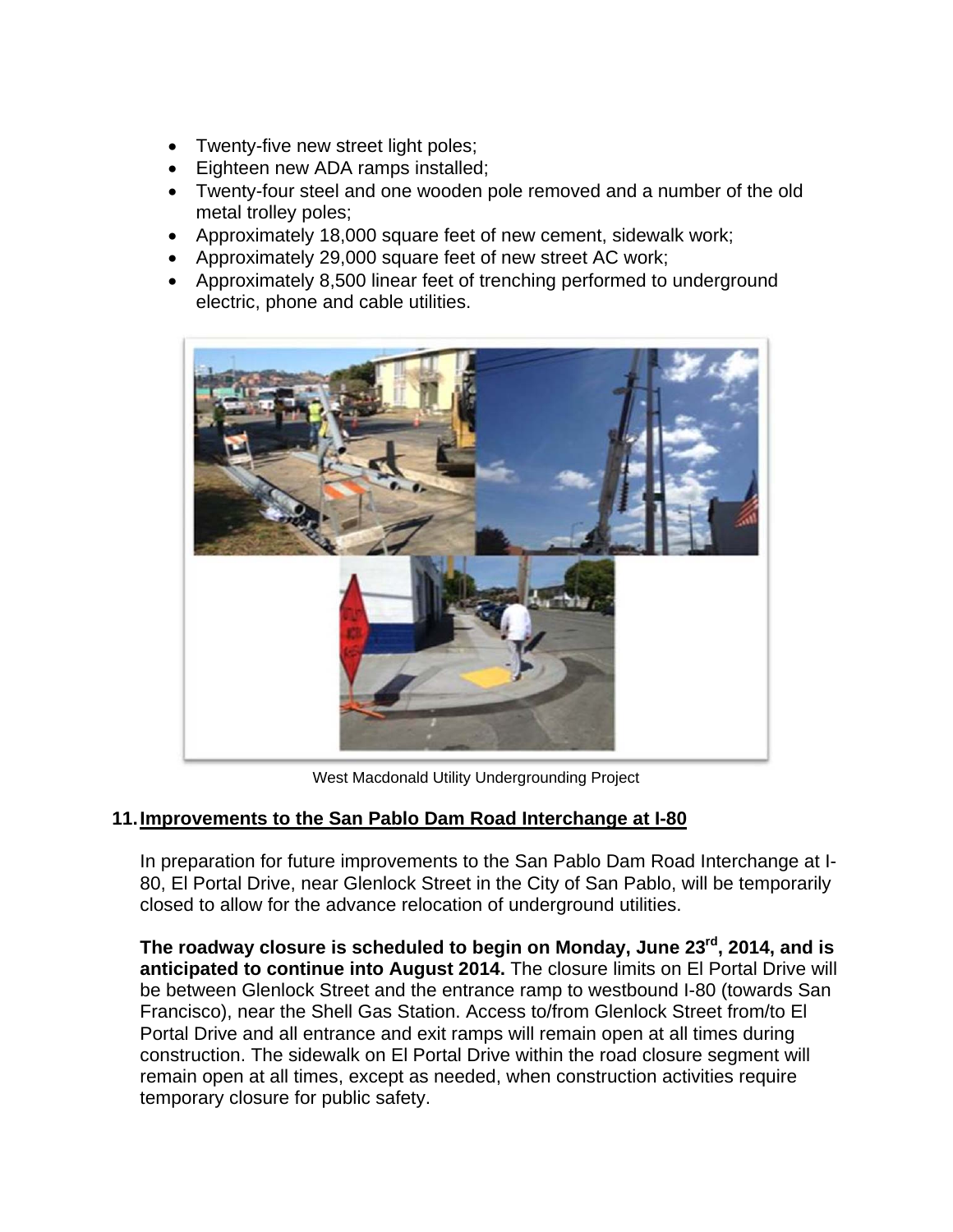Detour signs will be posted to inform drivers of alternative routes to reach their destination during the roadway closure. Electronic changeable message signs will be placed in strategic locations on city streets to minimize traffic delays and public inconvenience.

The Contra Costa Transportation Authority and project partners, including the cities of San Pablo and Richmond, Contra Costa County, and Caltrans, are making every effort to provide opportunities for project neighbors to stay informed about this construction work.

More information about the project can be found at: http://www.ccta.net/projects/project/38.

The project hotline's number is (510) 277-0444.

Thank you for your cooperation during this essential work.

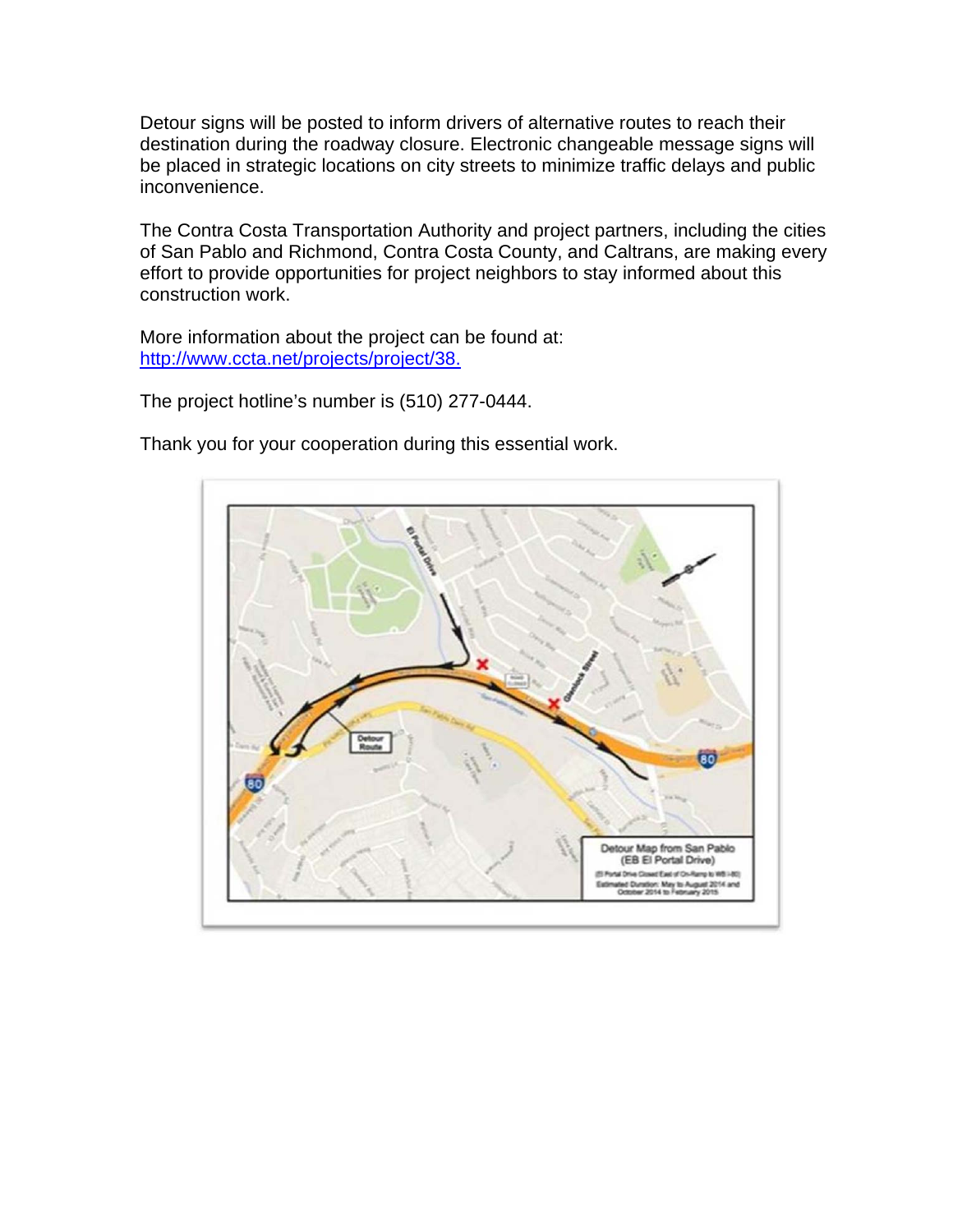

## **12. 2013 Supplemental Web Survey Results (Non-Scientific Survey)**

As part of its participation in The National Citizen Survey™ (The NCS), the City of Richmond conducted a mailed survey of 3,000 residents. Surveys were mailed to randomly selected households in April 2013 and data was collected through early June 2013. After the official data collection period was over and the data were reported, the City made available the web-based survey to its residents through a link on the City's web site. Visitors to the site were able to complete the survey from June 2013 through December 2013, and 282 surveys were received. The results from the non-scientific survey are included in the 2013 Supplemental Web Survey Report at http://www.ci.richmond.ca.us/index.aspx?nid=2745.

## **13. Literacy for Every Adult Program (LEAP) is Looking for You!**

LEAP will celebrate 30 years of service on September 21, 2014. We want to thank the many volunteer tutors and students, as well as community service providers, who have supported and shaped LEAP's success. Who are the LEAPster's? What are their stories? In the next three months we will be collecting stories and photos to create a memorable timeline and history of the program. Are you part of this history? Please let us know and tell us the part that you played. Feel free to submit your information by email to leapvolunteerinfor@gmail.com with the subject heading: LEAP 30 Year Story. If you have any questions or want to assist with our plans, feel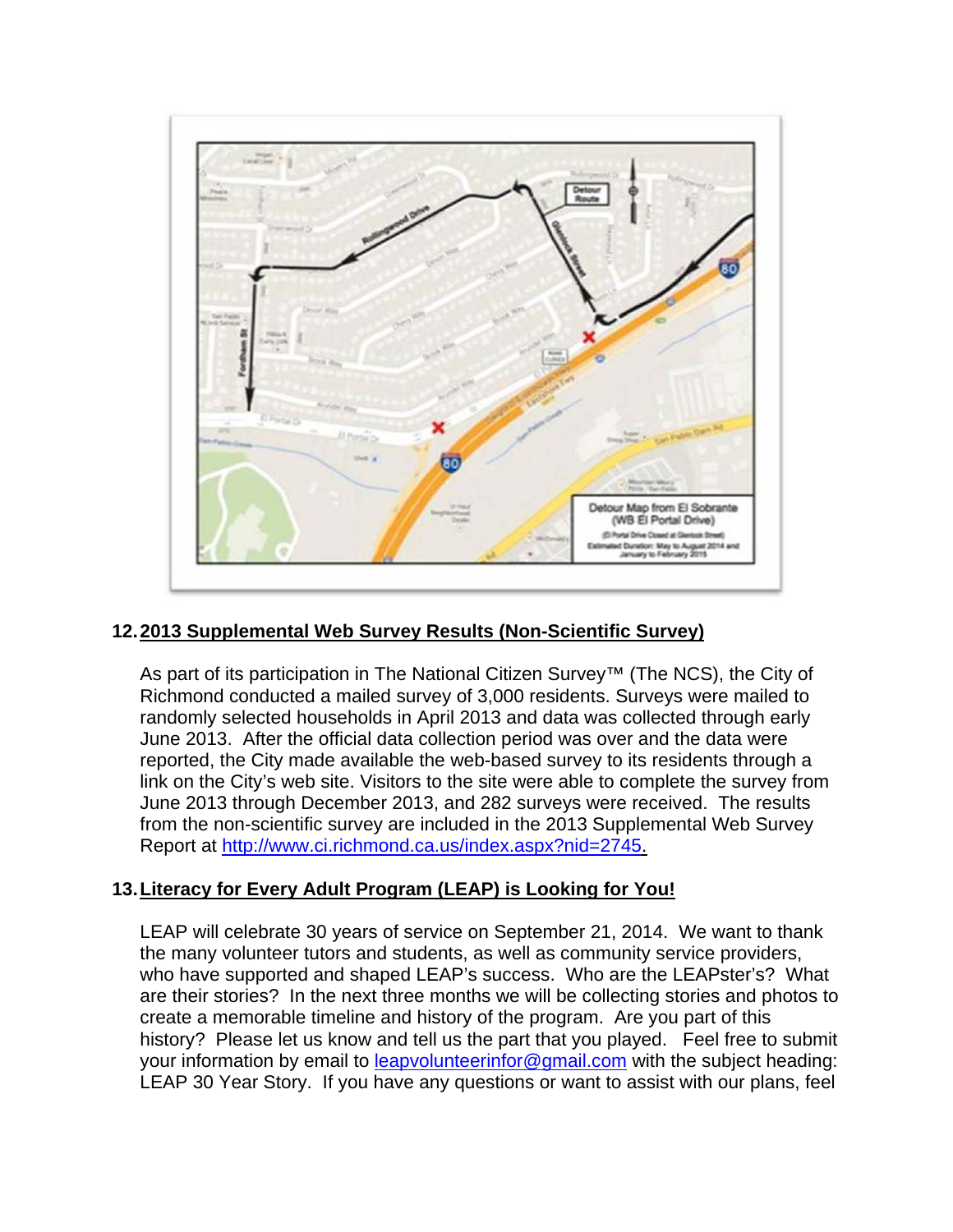free to contact Sherry Drobner at (510) 307-8082 or sherry\_drobner@ci.richmond.ca.us.



# **14. Recreation Highlights**

Disabled People's Recreation Center

The garden is looking fabulous. Participants, assisted by staff, were finally able to plant herbs, tomatoes, peppers, sweet peas, squash, strawberries, and lilies in the planter boxes. They used butterfly stakes made from popsicle sticks, coffee filters, and water colors for identifying the different plants. Now they want to plant a lemon tree, blood orange tree and a mandarin tree along with more herbs and flowers.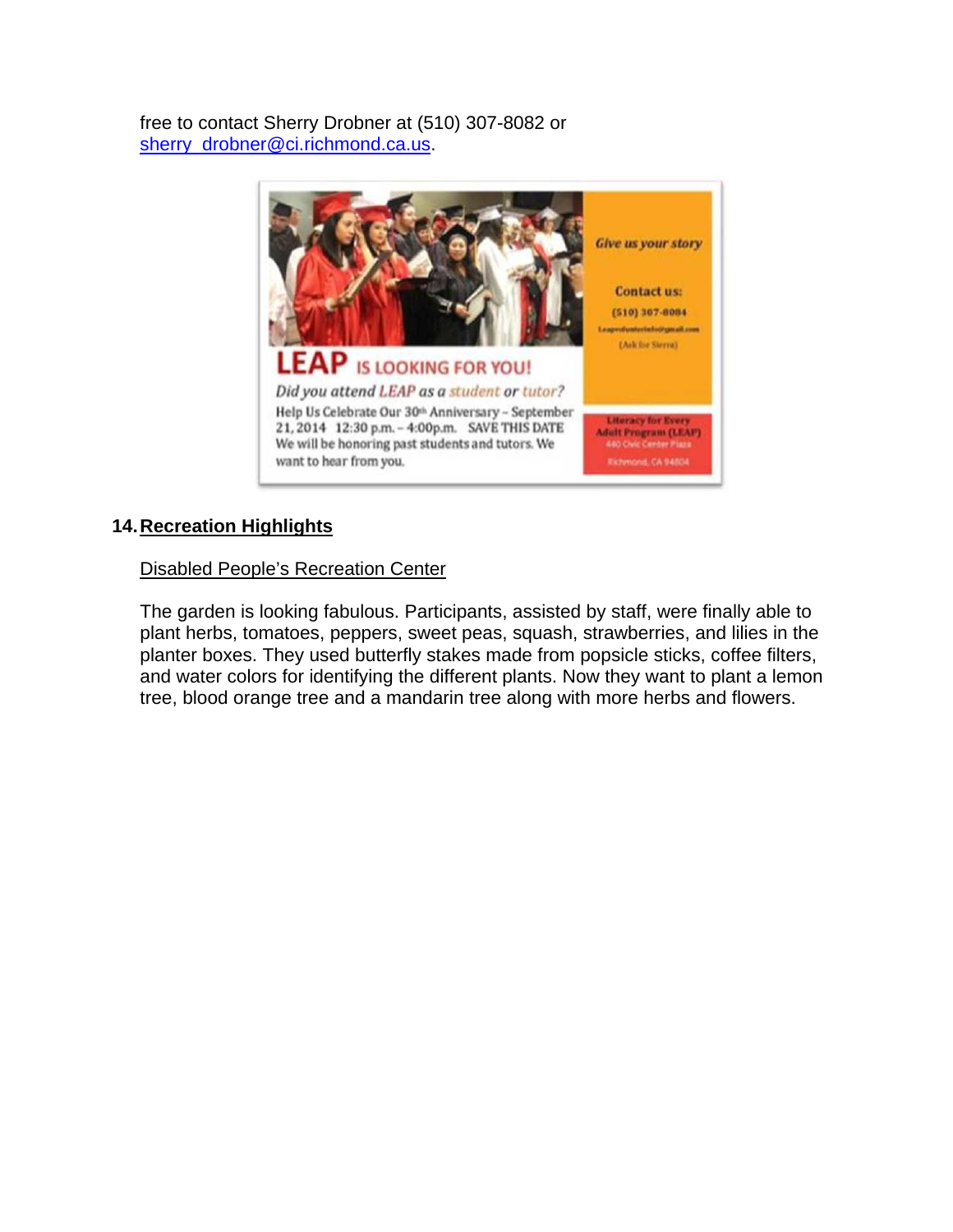

# Pt. Richmond

"Point to Point" is a monthly Pop-Up event which brings the community together to Rediscover & Reimagine art, music, food, and small businesses. Knit & Such, Arts of Point Richmond, and the Labyrinth Studio came together at the Point Richmond Community Center to share their vision of the Pop-Up concept. Over 35 community members attended.

## May Valley Kids 'N Motion Summer Camp

May Valley Community Center has been very busy. Campers enjoyed making a lady bug collage or a lady bug construction paper project. Other days, staff and participants engaged in a water gun and balloon fight and all that participated had a wonderful time. Participants brought in their own water guns and balloons to share with the program at Lamonie Park across the street. Last Friday, campers headed over to the Pinole Swim Center and enjoyed an afternoon of swimming and playing in the water.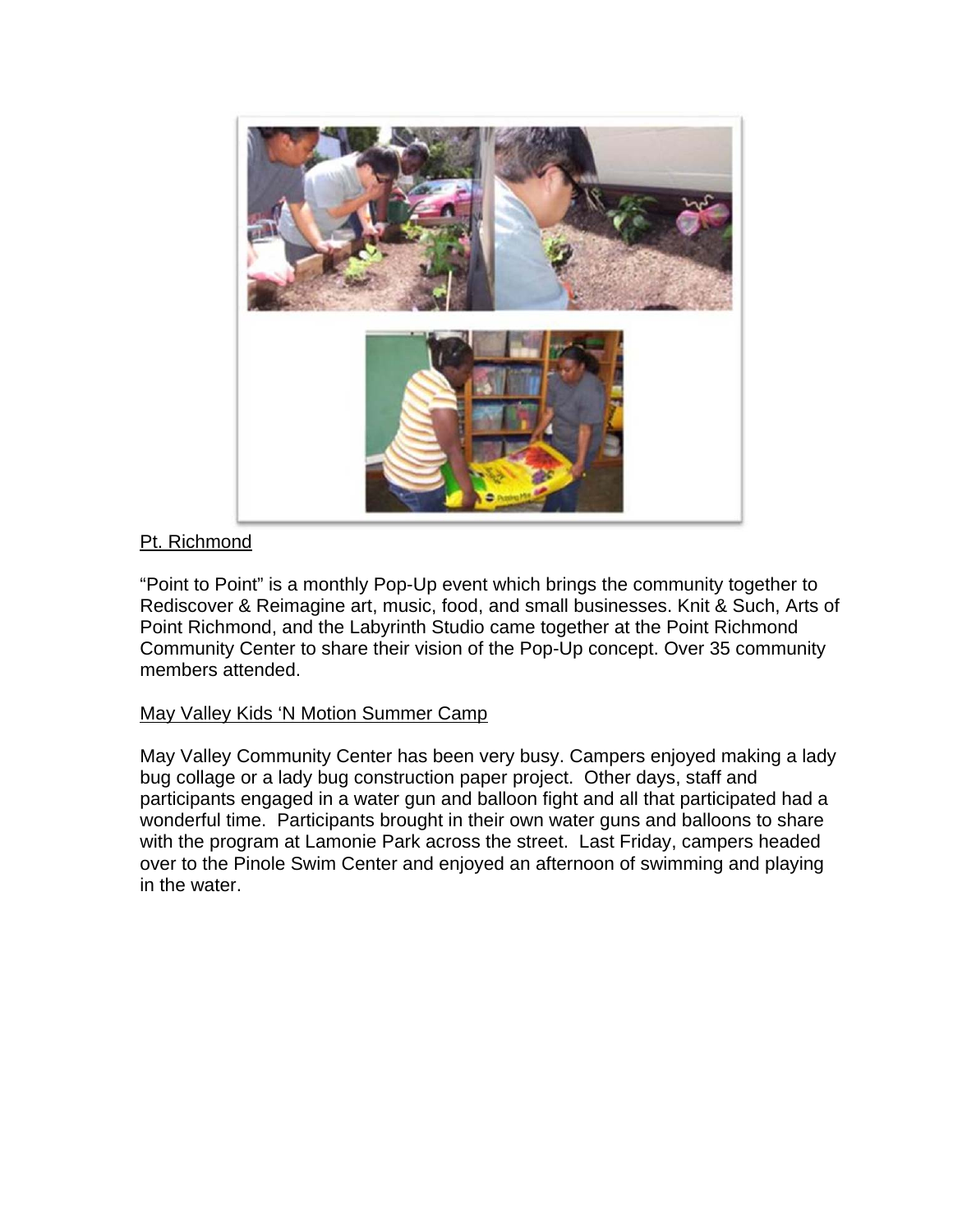

#### Senior Center

Peter Defabio, Recreation Program Coordinator was honored by the Mayor on behalf of the Commission on Aging for his dedication, energy, and devotion to the seniors of the City of Richmond over the past 33 years and creating beautiful decorations at the senior events including, Commission on Aging Senior Winter Ball, Senior Night Out, Chinese New Year, Black History Celebration, Senior Health and Information Day, and assisting the Commission on all requests. He has been a silent strength in bringing services, events and programs to the City of Richmond. Congratulations Peter!

#### Annex Senior Center

The Annex celebrated the 100<sup>th</sup> birthday of Irene Patterson, who served Annex Senior Center Advisory Board President until the age of 98. It's been quite a birthday month for Irene, being the Centenarian of the Year at the Commission on Aging Senior Night Out, the Annex potluck and being honored at the council meeting by the Commission on Aging Council Liaison, Councilmember Nat Bates. Happy Birthday Irene!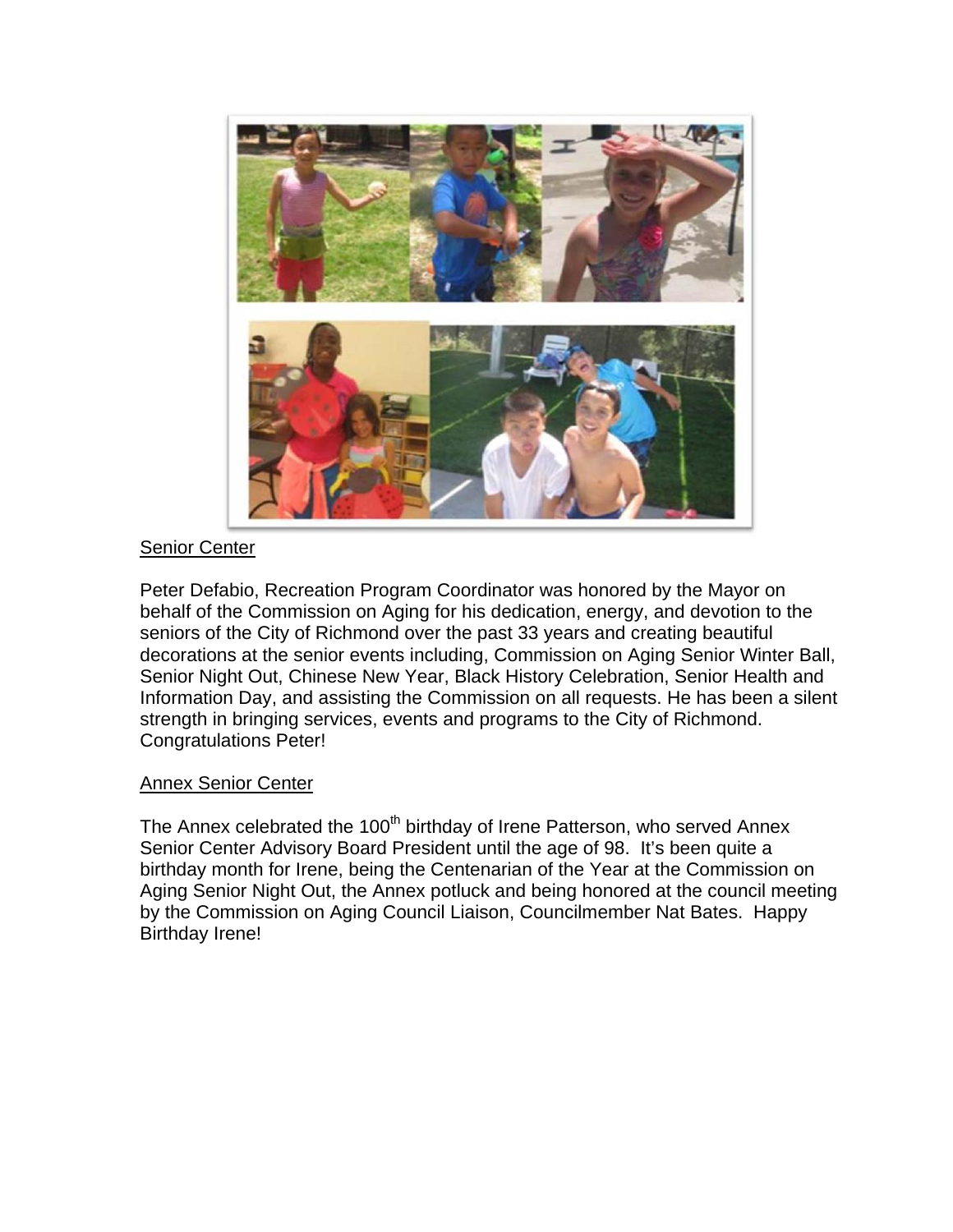#### **15. Public Works Updates**

Facilities Mainenance Division: Carpenters installed modular displays in the R-Transit lobby, repaired the wall frame and door within the Nevin Communtiy Center, repaired drywall, and assisted in the delivering of 500 children's books.

Painters applied the first and second coats of paint to the glass canopy framework at 450 Civic Center Plaza.

Stationary Engineers repaired the heating exchanger at the Nevin Communtiy Center, restored the air conditioning at the Hilltop Police sub-station, repaired the air conditioning to the server room at 450 Civic Center Plaza, installed ADA drinking fountains at the Disable People's Recreation Center (DPRC), replaced the pressure regulator to the boiler in the Main Library, cleared waste lines at the Bayview Branch Library and Fire Station 64, and installed a new water station at the Recreation Complex.

Electricians installed plugs for monitors and repaired the stage lights within the Richmond Auditorium as well as lighting ballast repairs in Civic Center Plaza.



Ballast Repair

Parks and Landscaping Division: Crews continued work on pathway project on the Richmond Parkway, completed weed abatement on Atlas Road, moved 1300 cubic yards of mulch to the Hilltop area, performed renovations to the Judge Carroll Park bleachers, removed weeds in Point Richmond, removed vegetation on Valley View Road, repaired irrigation at the Solano Play Lot, and prepared for the festivities for the July celebration.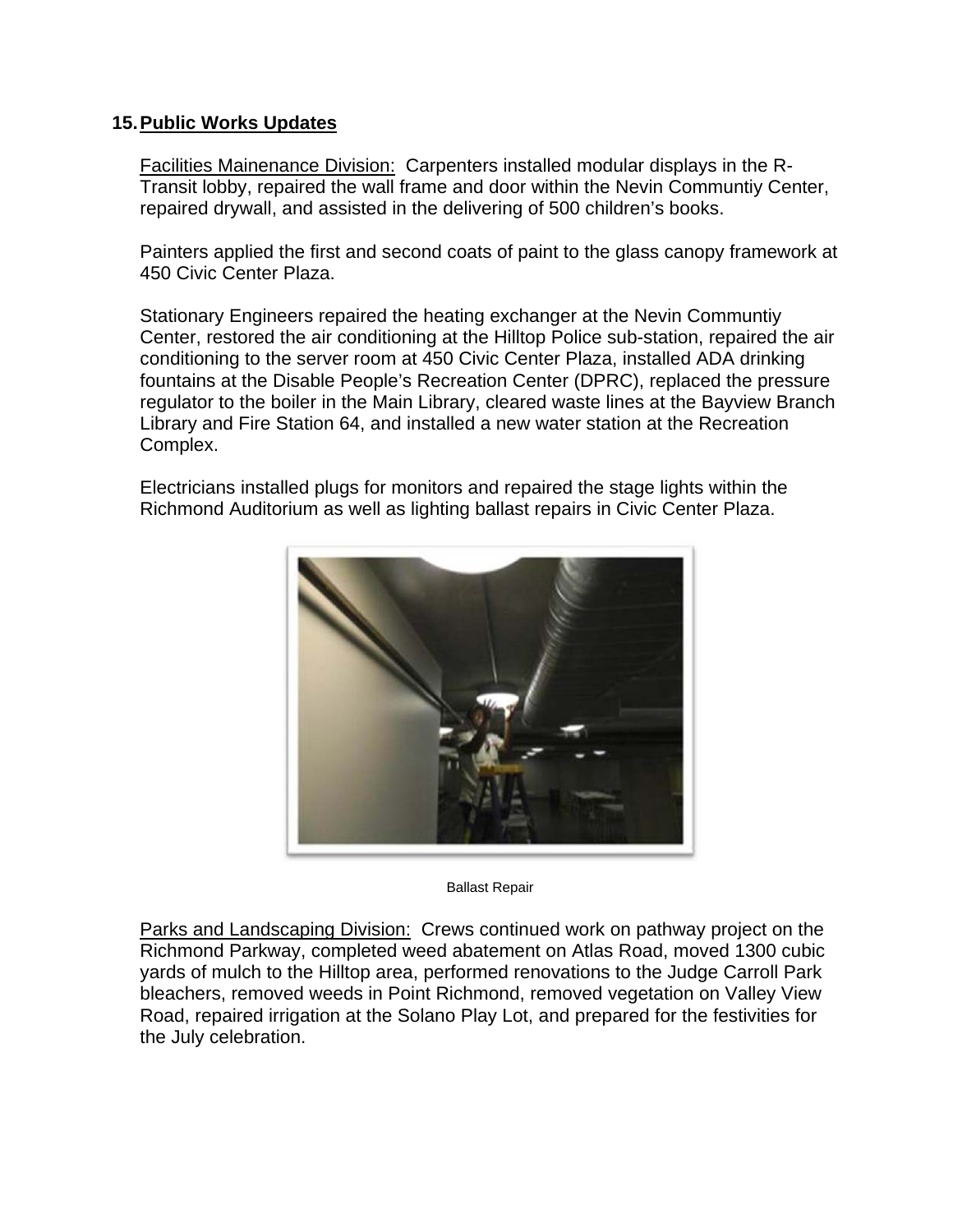

Valley View Vegetation Removal

Tree crews trimmed trees on Carl Avenue, 35<sup>th</sup> Street, Overend Avenue, 27<sup>th</sup> Street, as well as the Cherry trees at John F. Kennedy Park.



Tree Trimming on 35<sup>th</sup> Street

Streets Division: Staff grinded and paved Carl Avenue, set up for the Juneteenth Celebration and worked from the outstanding pothole and sidewalk list.